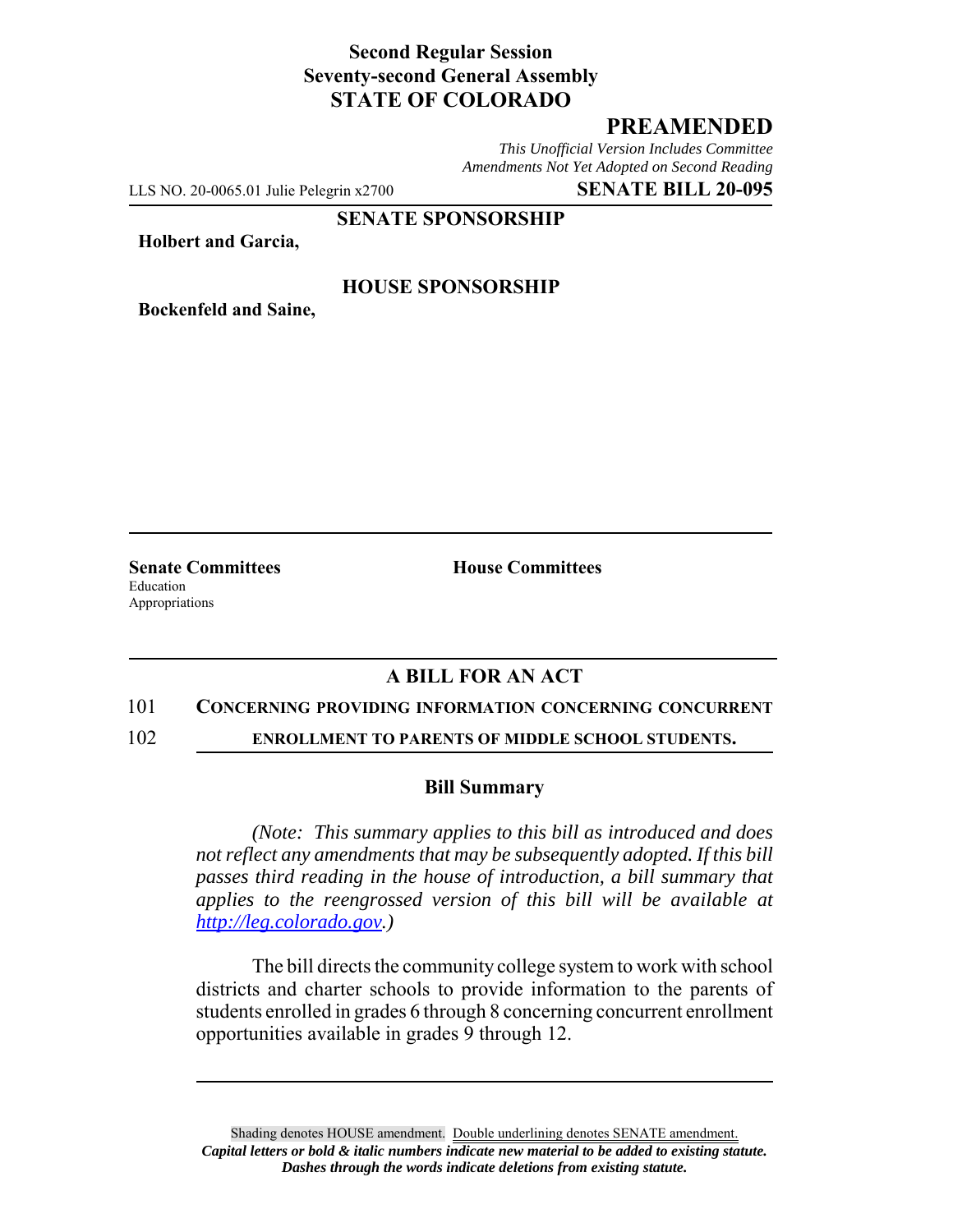*Be it enacted by the General Assembly of the State of Colorado:* **SECTION 1.** In Colorado Revised Statutes, 23-60-202.7, **amend** (1); and **add** (4) as follows: **23-60-202.7. Powers of board with respect to concurrent enrollment - definitions.** (1) As used in this section, unless the context otherwise requires: (a) "BOARD OF COOPERATIVE SERVICES" MEANS A BOARD OF 8 COOPERATIVE SERVICES CREATED PURSUANT TO ARTICLE 5 OF TITLE 22 9 THAT OPERATES A PUBLIC SCHOOL. 10 (b) "CHARTER SCHOOL" MEANS A DISTRICT CHARTER SCHOOL AUTHORIZED BY A SCHOOL DISTRICT BOARD OF EDUCATION PURSUANT TO PART 1 OF ARTICLE 30.5 OF TITLE 22 AND AN INSTITUTE CHARTER SCHOOL AUTHORIZED BY THE STATE CHARTER SCHOOL INSTITUTE BOARD 14 PURSUANT TO PART 5 OF ARTICLE 30.5 OF TITLE 22. (c) "Concurrent enrollment" has the same meaning as provided in section 22-35-103. (d) "LOCAL EDUCATION PROVIDER" MEANS A SCHOOL DISTRICT, A CHARTER SCHOOL, A BOARD OF COOPERATIVE SERVICES, AND THE SCHOOL 19 FOR THE DEAF AND THE BLIND. **(e)** "SCHOOL DISTRICT" MEANS A SCHOOL DISTRICT ORGANIZED 21 AND EXISTING PURSUANT TO ARTICLE 30 OF TITLE 22. 22 (f) "SCHOOL FOR THE DEAF AND THE BLIND" MEANS THE 23 COLORADO SCHOOL FOR THE DEAF AND THE BLIND DESCRIBED IN SECTION 22-80-102. 25 (4) (a) THE COMMUNITY COLLEGE SYSTEM SHALL COLLABORATE WITH THE LOCAL EDUCATION PROVIDERS THROUGHOUT THE STATE TO DEVELOP AND DISSEMINATE INFORMATIONAL MATERIALS FOR THE

-2- 095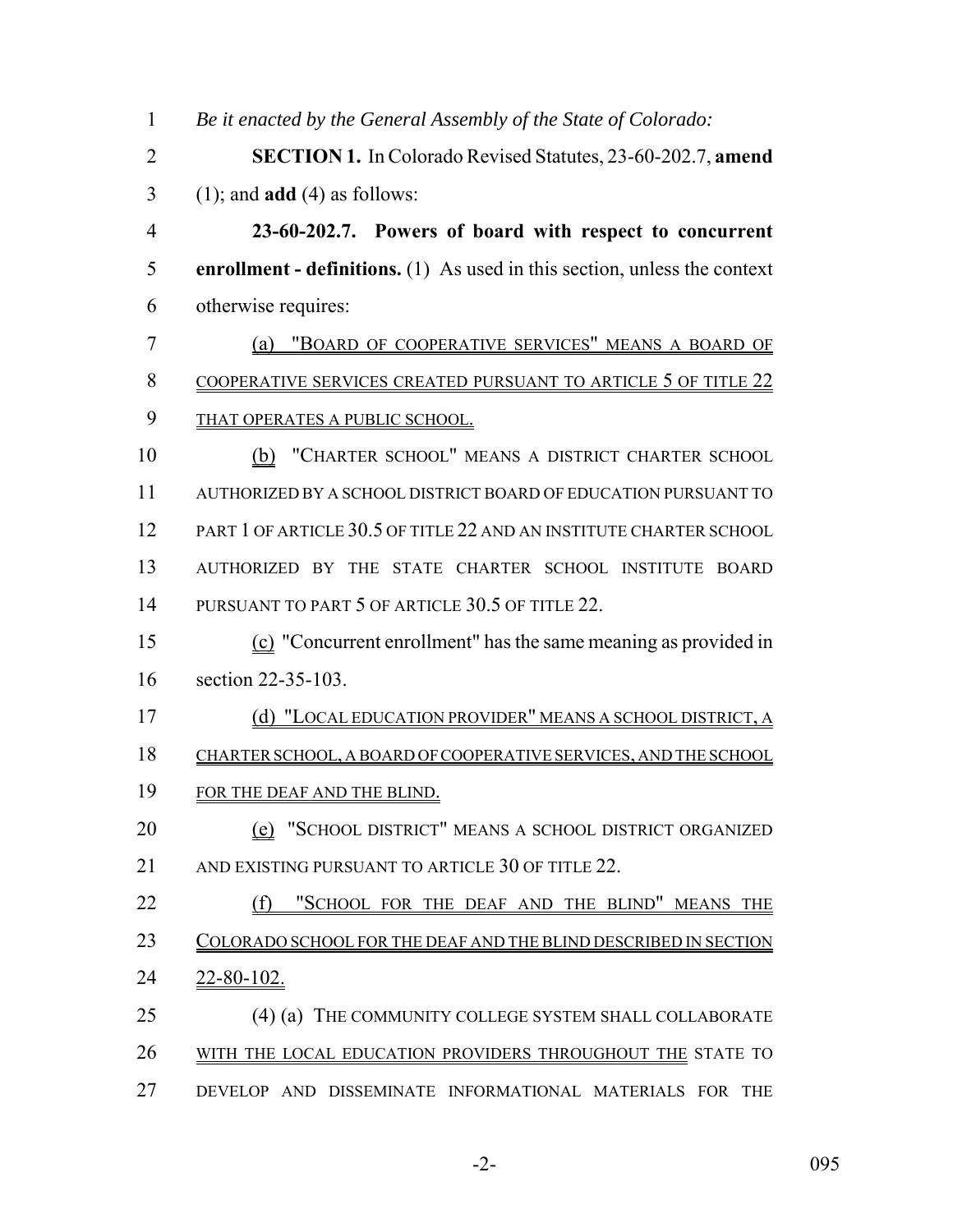PARENTS OF STUDENTS ENROLLED IN GRADES SIX THROUGH EIGHT. THE COMMUNITY COLLEGE SYSTEM SHALL DESIGN THE MATERIALS TO EXPLAIN THE BENEFITS OF PARTICIPATING IN CONCURRENT ENROLLMENT DURING GRADES NINE THROUGH TWELVE AND, FOR ALL TYPES OF INSTITUTIONS OF HIGHER EDUCATION AS DEFINED IN SECTION 22-35-103, THE TYPES OF COURSES AVAILABLE THROUGH CONCURRENT ENROLLMENT AND THE GENERAL REQUIREMENTS AND PROCESS FOR ENROLLING IN CONCURRENT ENROLLMENT COURSES. AT A MINIMUM, THE MATERIALS MUST REFER TO THE WEBSITE DEVELOPED BY THE DEPARTMENT OF EDUCATION PURSUANT TO SECTION 22-35-113, AND THE MATERIALS PROVIDED FOR EACH LOCAL EDUCATION PROVIDER MUST INCLUDE THE NAME OF AND CONTACT INFORMATION FOR THE PERSON WHO OVERSEES CONCURRENT ENROLLMENT IN THAT LOCAL EDUCATION PROVIDER.A LOCAL EDUCATION 14 PROVIDER MAY PROVIDE DIRECTORY INFORMATION, AS DEFINED IN AND IN ACCORDANCE WITH FEDERAL LAW, TO THE COMMUNITY COLLEGE SYSTEM TO USE ONLY IN DISSEMINATING INFORMATION PURSUANT TO THIS 17 SUBSECTION (4).

 (b) THE COMMUNITY COLLEGE SYSTEM, IN COLLABORATION WITH THE LOCAL EDUCATION PROVIDERS, SHALL BEGIN DISSEMINATING THE CONCURRENT ENROLLMENT INFORMATION MATERIALS DEVELOPED 21 PURSUANT TO SUBSECTION (4)(a) OF THIS SECTION BEGINNING IN THE FALL OF THE 2020-21 ACADEMIC YEAR. AT A MINIMUM, THE COMMUNITY COLLEGE SYSTEM SHALL PROVIDE MATERIALS TO PARENTS OF STUDENTS ENROLLED IN GRADES SIX THROUGH EIGHT THROUGH DIGITAL MEANS AT LEAST ONCE DURING THE SCHOOL YEAR AND ONCE DURING THE SUMMER MONTHS. THE COMMUNITY COLLEGE SYSTEM MAY ALSO PROVIDE THE INFORMATION CONTAINED IN THE MATERIALS THROUGH PUBLIC SERVICE